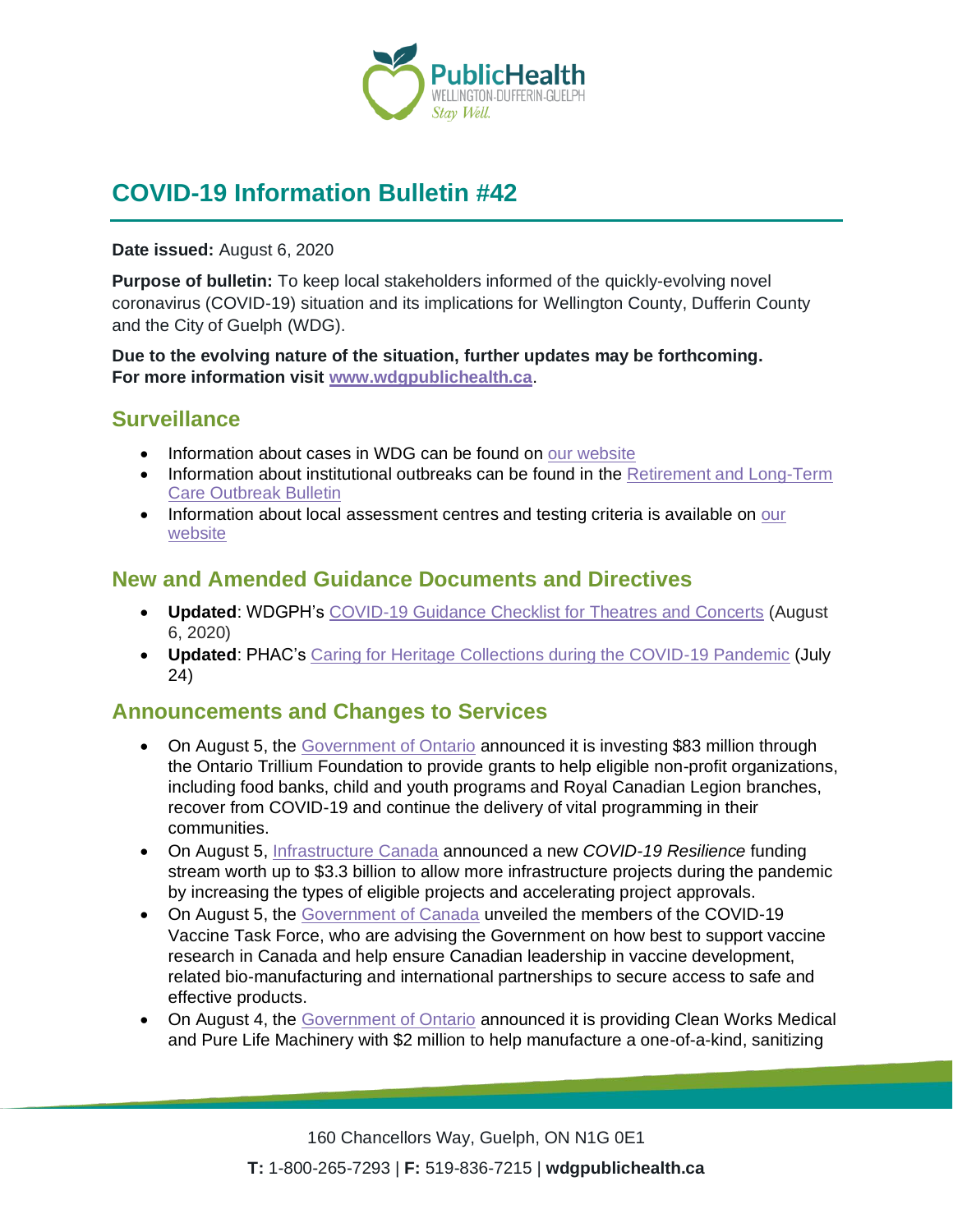

device called the Clean Flow Healthcare Mini to decontaminate N95 masks and other personal protective equipment.

#### **Frequently Requested Resources**

- [COVID-19 Guidance for Reopening Businesses](https://wdgpublichealth.ca/sites/default/files/covid-19_guidance_for_reopening_businesses_july_23_2020.pdf)
- [COVID-19 Checklist for Reopening Businesses](https://wdgpublichealth.ca/sites/default/files/covid-19_checklist_for_reopening_businesses_july_23_2020.pdf) and Workplaces
- [COVID-19 General Tips for](https://wdgpublichealth.ca/sites/default/files/tips_for_reopening_.pdf) Reopening
- COVID-19 Testing & [Clearance Guidance for Workplaces \(Non-Health Care](https://wdgpublichealth.ca/sites/default/files/wdgph_covid-19_guidance_for_testing_workplaces.pdf) Settings)
- [COVID-19 Guidance for Restaurants and](https://wdgpublichealth.ca/sites/default/files/covid-19_guidance_restaurants_and_other_food_premises.pdf) Other Food Premises
- [Checklist for Parents and Families about using Playgrounds](https://www.wdgpublichealth.ca/sites/default/files/wdgph_covid-19_guidance_for_outdoor_playgrounds.pdf)
- [Stay Safe on Playgrounds](https://www.wdgpublichealth.ca/sites/default/files/wdgph_playground_infographic.pdf)
- [Checklist for Community Non-Profit](https://www.wdgpublichealth.ca/sites/default/files/wdgph_covid-19_guidance_checklist_for_community_non-profit_services_july_27_2020.pdf) Services
- [Guidance for Taxi and Drive](https://www.wdgpublichealth.ca/sites/default/files/covid-19_guidance_for_taxi_and_ride_supports.pdf) Supports

## *Ongoing COVID-19 Action*

## **COVID Alert App**

The [Government of Ontario](https://news.ontario.ca/opo/en/2020/07/covid-alert-available-for-download-beginning-today.html) is encouraging Ontarians to download [COVID Alert](https://covid-19.ontario.ca/covidalert?_ga=2.68068817.1702415536.1596548534-1123331746.1579028832) on their smartphones. The free, nation-wide app notifies users of potential exposure to COVID-19. Users who test positive for COVID-19 will receive a one-time key from their health authority that they can enter in the app. When the key is entered, COVID Alert will notify other users who may have come in close contact with that person for at least 15 minutes in the past 14 days so they can contact their local public health authority for guidance.

The app uses strong measures to protect data and does not track a user's location or collect personally identifiable information. The Privacy Commissioners of Canada and Ontario were consulted on the development of COVID Alert to ensure the highest level of privacy for users.

## **COVID-19 Testing**

Please go to an [Assessment Centre](https://wdgpublichealth.ca/your-health/covid-19-information-public/assessment-centres-wdg) to get tested. Public Health **DOES NOT** provide testing. No referral is needed. **Bring your health card to the assessment centre** (if you have one). It is OK if it is expired. Presenting your health card allows you to:

- Check your test results online. Public Health only calls those who test positive.
- Be treated or prescribed medication for other respiratory conditions if needed and if this option is available at your assessment centre.
- Move through the testing process faster.

Further instruction will be provided by the clinician at the assessment centre based on individual assessment. Be prepared for increased wait times at the assessment centres.

## **Check Your COVID-19 Test Results Online**

The Ontario government has launched an online [COVID-19 Test Result Viewer.](https://covid19results.ehealthontario.ca:4443/agree) This offers fast and secure access to test results on your computer or mobile device. NOTE: **Online test results are only available to those with an Ontario photo (green) health card.**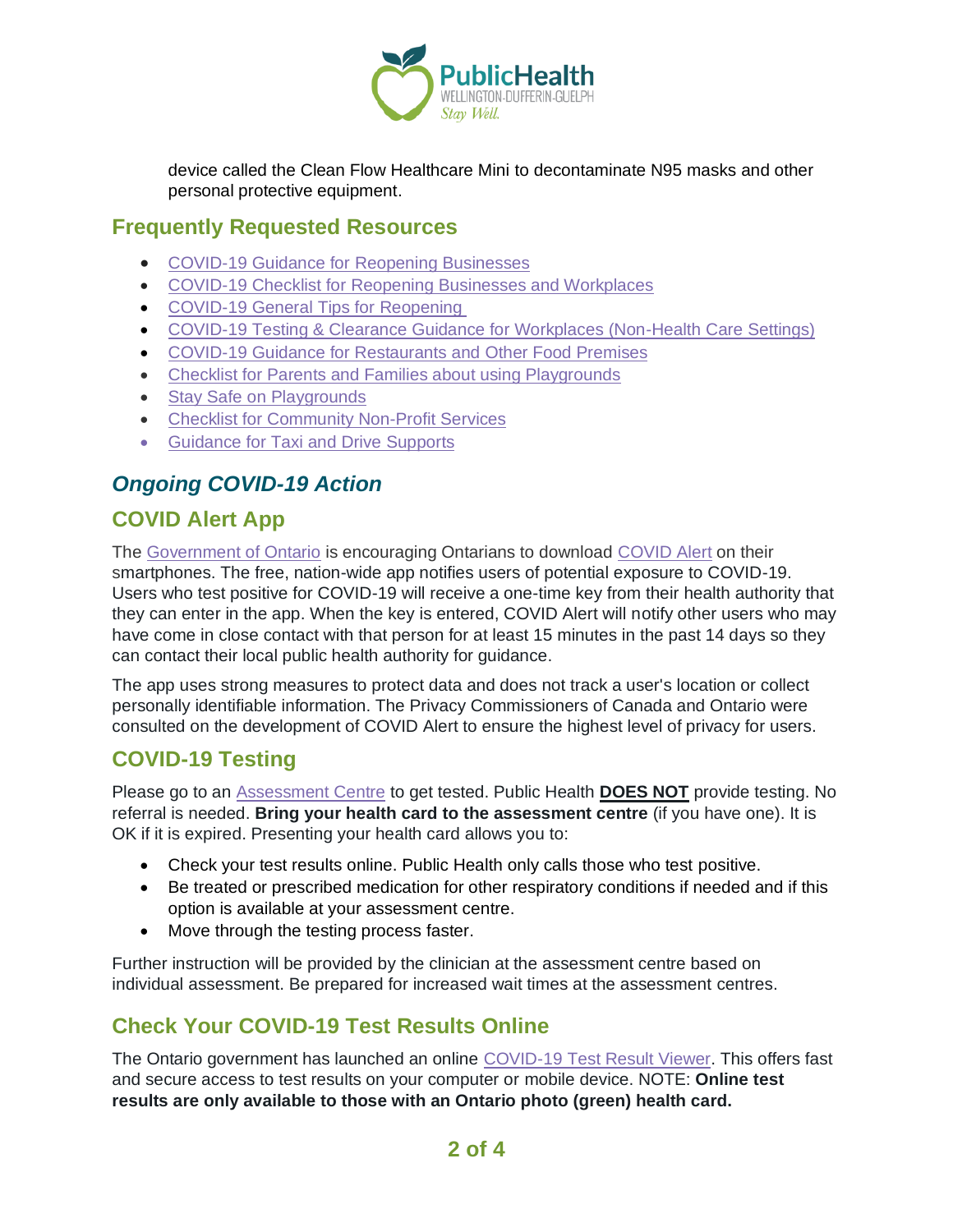

If you receive a positive result via the online COVID-19 Test Result Viewer, you will have the option to report your information to Public Health through Contact +. Contact + is a voluntary, web-based service for positive results received via the COVID-19 Test Result Viewer. **It does not replace the call you get from Public Health.** Contact + allows you to confirm your contact details as well as review and answer the questions that Public Health will ask you, in advance of your call. You may add this information for up to 48 hours after your positive test result is reported. For more information about Contact +, visit our [Testing and Results](https://www.wdgpublichealth.ca/your-health/covid-19-information-public/testing-and-results) page.

### **Face Coverings Required for Commercial Businesses in WDG**

Dr. Nicola Mercer, Medical Officer of Health, has issued an order under Section 22 of the *Health Protection and Promotion Act*.

What this means:

• A face covering is required for any customer, patron, employee or visitor when entering and while on the premises of any commercial establishment in the WDG region. The order will be in effect until rescinded.

For more details on the order and frequently asked questions, [visit our website](https://www.wdgpublichealth.ca/your-health/covid-19-information-public/face-coverings-class-order-and-faqs) or contact our call centre at 519-822-2715 ext. 4020.

Individuals who may be exempted from this Order:

- Children under the age of two years.
- Children under the age of five years (either chronologically or developmentally) who refuse to wear a face covering and cannot be persuaded to do so by their caregiver.
- People whose ability to breathe is in any way inhibited by the face covering.
- People that have any other medical reason they cannot wear a face covering safely, such as, but not limited to, respiratory disease, cognitive difficulties or difficulties in hearing or processing information.

Learn more about the [wear and care of face coverings.](https://www.wdgpublichealth.ca/your-health/covid-19-information-public/face-coverings-class-order-and-faqs/wear-and-care-face)



### **Health and Safety Sector-Specific Guidance**

Sector-specific guidelines and posters to help protect workers and the public from COVID-19 are available from the Government of Ontario. These [guidance documents](https://www.ontario.ca/page/resources-prevent-covid-19-workplace) are being posted and updated as they become available, so check back regularly.